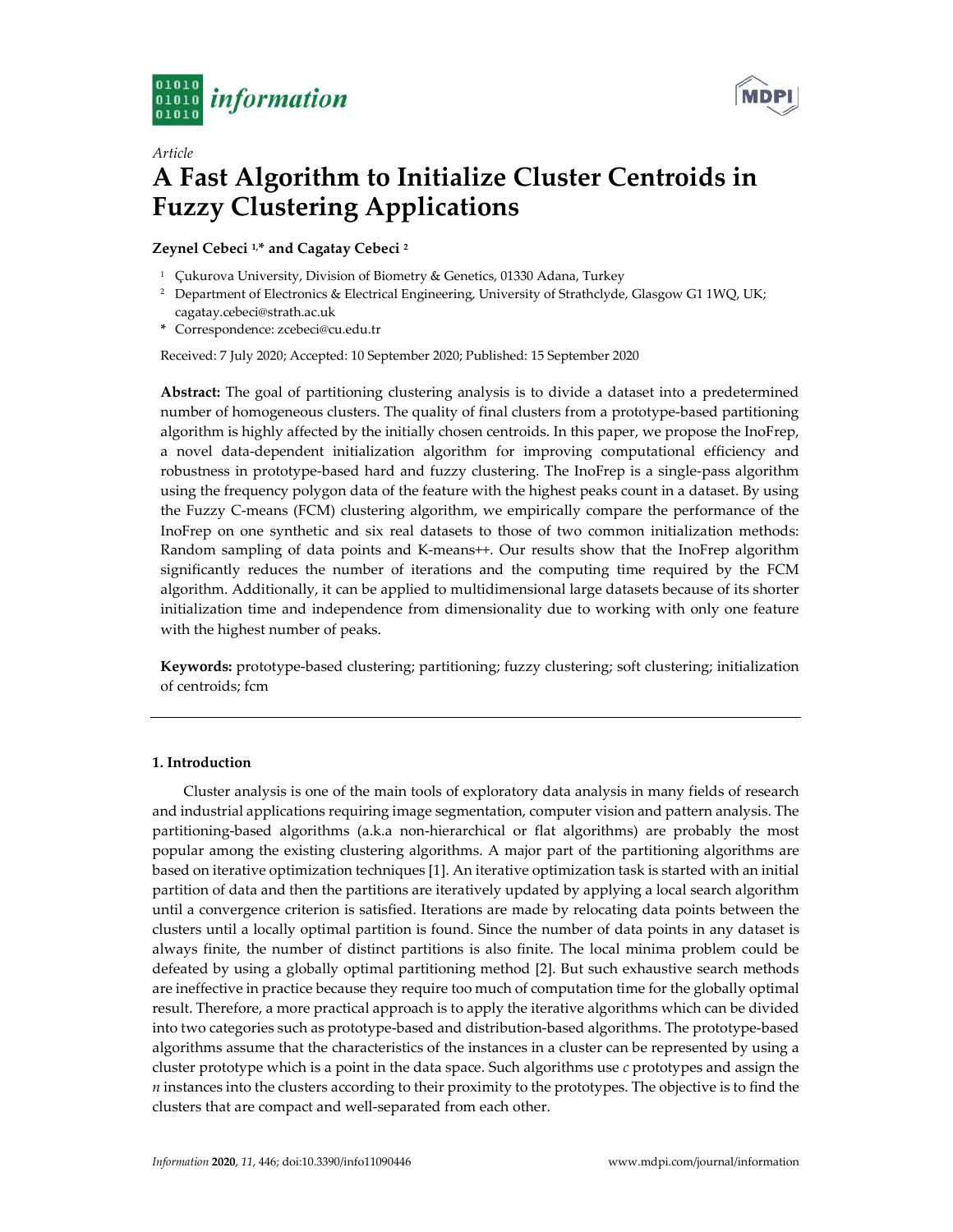Although the prototypes of clusters can be centroids or medoids, the former is generally used in most of the applications. The validity of clustering results is closely related to the accurate choice of initial cluster centroids even though an algorithm itself overcomes the coincident clusters problem and is relatively faster than the others. A partitioning algorithm cannot guarantee the convergence to an optimum result because the performance of partitioning depends upon the chosen initial cluster centroids. Thus, the initialization of a prototype-based clustering algorithm is an important step since different choices of the initial cluster centroids can potentially lead to different local optima or different partitions [3]. To get better results, the clustering algorithm, that is, K-means or Fuzzy C-Means (FCM), is run for several times and in each of these runs the algorithm is started with a different set of initial cluster centroids [4]. But this is a highly time-consuming approach especially for high dimensional data. For this reason, the initialization of the partition-based clustering algorithms is a matter of interest [2]. Consequently, faster algorithms estimating the initial cluster centroids are needed in partitioning cluster analyses. The InoFrep (Initialization on Frequency Polygons) algorithm proposed in this paper is a simple data-dependent initialization algorithm which is based on the frequency polygons of features in datasets. The algorithm assumes that the peaks (or the modes) in frequency polygons are the estimates of central tendency locations or the centers of different dense regions, namely the clusters in an examined dataset. Thus, the peaks in frequency polygons can be used for determining the initial cluster centroids in prototype-based cluster analyses.

# **2. Materials and Methods**

#### *2.1. Fuzzy C-means Clustering and Fuzzy Validity Indices*

In a comprehensive survey [5], it is concluded that the clustering algorithm EM and FCM show excellent performance with respect to the quality of the clustering outputs but suffer from high computational time requirements. Hence, the authors of Reference [4] addressed possible solutions relying on programming which may allow such algorithms to be executed more efficiently for big data. In this study, because of its high performance and popularity in the literature we use the original Fuzzy C-means Clustering (FCM) algorithm [6] as the representative of prototype-based clustering algorithms. As a soft clustering algorithm, the FCM differs from the hard K-means algorithm with the use of weighted squared errors instead of using squared errors only. Let  $X = \{x_1, x_2, ..., x_n\}$  be a dataset to be analyzed and  $V = {v_1, v_2, ..., v_c}$  be a set of the centroids of clusters in the dataset X in p dimensional space ( $\mathbb{R}^p$ ), where *n* is the number of instances,  $p$  is the number of features and c is the number of partitions or clusters. For the dataset *X*, the FCM minimizes the objective function in Equation (1).

$$
J_{FCM}(X; U, V) = \sum_{i=1}^{c} \sum_{k=1}^{n} u_{ik}^{m} d_{ikA}^{2}.
$$
 (1)

In Equation (1), **U** of  $n \times c$  dimension is the membership degrees matrix for a fuzzy partition of **X**.

$$
\boldsymbol{U} = [u_{ik}] \in M_{FCM}.\tag{2}
$$

The element  $u_{ik}$  is the membership value of  $k^{th}$  instance to the  $i^{th}$  cluster. Thus, the  $i^{th}$  column of U matrix consists of the membership values of *n* instances to the  $i<sup>th</sup>$  cluster. V is a cluster prototypes matrix defined in Equation (3):

$$
\mathbf{V} = [\mathbf{v}_1, \mathbf{v}_2, \dots, \mathbf{v}_c], \ \mathbf{v}_i \in \mathbb{R}^p. \tag{3}
$$

In Equation (1),  $d_{ikA}^2$  is the distance between  $k^{th}$  data point and the centroid of the *i<sup>th</sup>* cluster. It is computed using a squared inner-product distance norm as in Equation (4):

$$
d_{ikA}^2 = ||\mathbf{x}_k - \mathbf{v}_i||_A^2 = (\mathbf{x}_k - \mathbf{v}_i)^T A (\mathbf{x}_k - \mathbf{v}_i)
$$
(4)

 $\boldsymbol{A}$  is a positive and symmetric norm matrix in Equation (4). The inner product with  $\boldsymbol{A}$  is a measure of distances between data points and cluster prototypes. When  $A$  is equal to  $I$ ,  $d_{ikA}^2$  is obtained in squared Euclidean norm. In Equation  $(1)$ ,  $m$  is a fuzzifier parameter (or weighting exponent) whose value is chosen as a real number greater than 1 ( $m \in [1, \infty)$ ). While m approaches to 1, clustering tends to become crisp but when it approaches to the infinity clustering becomes more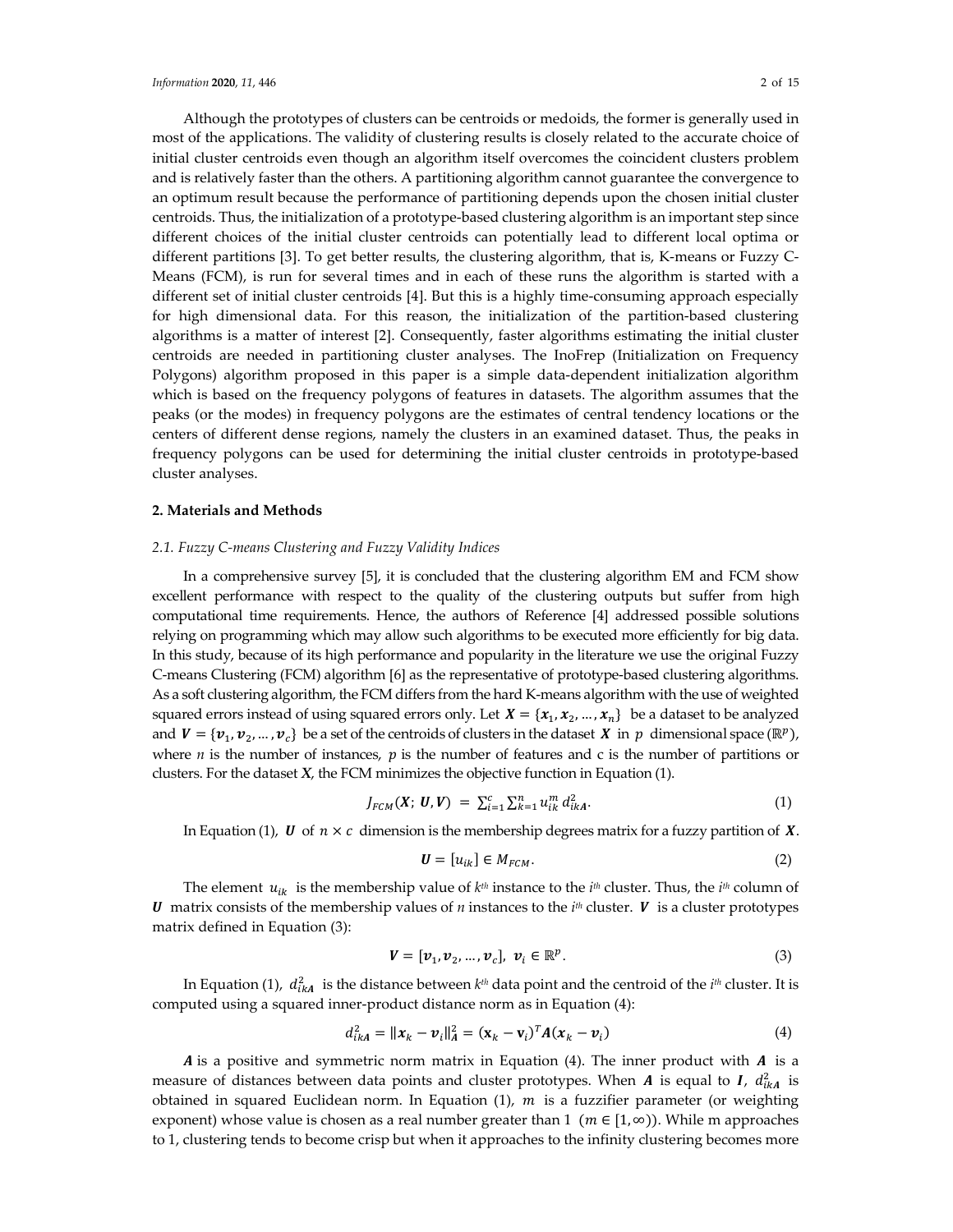fuzzified. The value of *m* is usually set to 2 in most of the applications. The objective function *JFCM* is minimized with the constraints given in Equations (5)–(7):

$$
u_{ik} \in [0,1]; \ 1 \le i \le c, 1 \le k \le n \tag{5}
$$

$$
\sum_{i=1}^{c} u_{ik} = 1; \ 1 \le k \le n \tag{6}
$$

$$
0 < \sum_{k=1}^{n} u_{ik} < n; \ 1 \le i \le c. \tag{7}
$$

The FCM stops when the number of iterations has reached a predefined maximum number of iterations or when the difference between the sums of membership values in  $U$ , obtains two consecutive iterations that are less than a predefined convergence value  $(\varepsilon)$ . The steps involved in the FCM are:

- 1. Initialize the membership matrix  $U$  and the prototype matrix  $V$ .
- 2. Update the cluster prototypes:

$$
\mathbf{v}_{i} = \frac{\sum_{k=1}^{n} u_{ij}^{m} x_{k}}{\sum_{k=1}^{n} u_{ik}^{m}}; \ 1 \leq i \leq c. \tag{8}
$$

1. Update the membership values with:

$$
u_{ik}^{(t)} = \frac{1}{\sum_{k=1}^{c} (d_{ikA}/d_{jkA})^{2/(m-1)}} \; ; \; 1 \le i \le c \; , 1 \le k \le n. \tag{9}
$$

2. If  $||U^{(t)} – U^{(t-1)}|| < \varepsilon$  then stop else go to the step 2, where t is the iteration number.

For evaluating the effect of initialization algorithms on the clustering results of the FCM, we use the fuzzy clustering validation indices listed in Table 1. The indices of Partition Entropy and Modified Partition Coefficient use partition matrix  $U$  only, whereas the indices of Xie-Beni, Kwon and PBMF use  $U, V$  and  $X$  as shown in the formulas in Table 1. Therefore, even if the latter ones require more execution time, it is expected that they may give more accurate validation of partitioning by using the dataset itself and centroids matrix in addition to the fuzzy membership matrix.

**Table 1.** Internal validity indices for validation of fuzzy clustering results.

| Index                              | Index Formula                                                                                                                                                                                                                                                                      |
|------------------------------------|------------------------------------------------------------------------------------------------------------------------------------------------------------------------------------------------------------------------------------------------------------------------------------|
| Partition Entropy [7]              | $I_{PE}(\boldsymbol{U}) = \frac{1}{n} \bigg( \sum \sum u_{ik} \log_a(u_{ik}) \bigg)$                                                                                                                                                                                               |
| Modified Partition Coefficient [8] | $I_{MPC}(\boldsymbol{U}) = 1 - \frac{1}{c-1} \left( 1 - \frac{1}{n} \left( \sum_{i=1}^{c} \sum_{k=1}^{n} u_{ik}^{m} \right) \right)$                                                                                                                                               |
| Xie-Beni Index [9]                 | $I_{XB}(\boldsymbol{X}, \boldsymbol{U}, \boldsymbol{V}) = \frac{\sum_{i=1}^{c} \sum_{k=1}^{n} u_{ik}^{m}   \boldsymbol{x}_{k} - \boldsymbol{v}_{i}  ^{2}}{n(\sum_{i=1}^{m}   \boldsymbol{v}_{j} - \boldsymbol{v}_{i}  ^{2}))}$                                                     |
| Kwon Index [10]                    | $I_{Kwon}(\pmb{X}, \pmb{U}, \pmb{V}) = \frac{\sum_{i=1}^{c}\sum_{k=1}^{n}u_{ik}^{m}\left\ \boldsymbol{x}_j - \boldsymbol{v}_i\right\ ^{2} + \frac{1}{c}\sum_{i=1}^{c}\ \pmb{v}_i - \bar{v}\ ^{2}}{\min\limits_{i} \left\{\left\ \pmb{v}_i - \boldsymbol{v}_j\right\ ^{2}\right\}}$ |
| PBMF Index [11]                    | $I_{PBMF}(X, U, V) = \left(\frac{1}{C} \frac{\sum_{k=1}^{n}   x_k - \bar{v}  }{\sum_{i=1}^{C} \sum_{j=1}^{C} u_{ij}^m   x_k - \bar{v}_j  } \max_{i,j=1,\dots,C}   v_i - v_j  \right)^2$                                                                                            |

#### *2.2. Related Works on Initialization of Cluster Centroids*

To generate the initial cluster centroids matrix *V*, in the first step of prototype-based algorithms, the principal rule is to find the data points that are close enough to the final centers of the clusters and they should be reasonably far from each other for different clusters. In this case, convergence will be quicker to return a good clustering result. For this goal, we could iterate over all the points to determine where the distances are the maximum between them. However, such an iterative approach can be seen as ineffective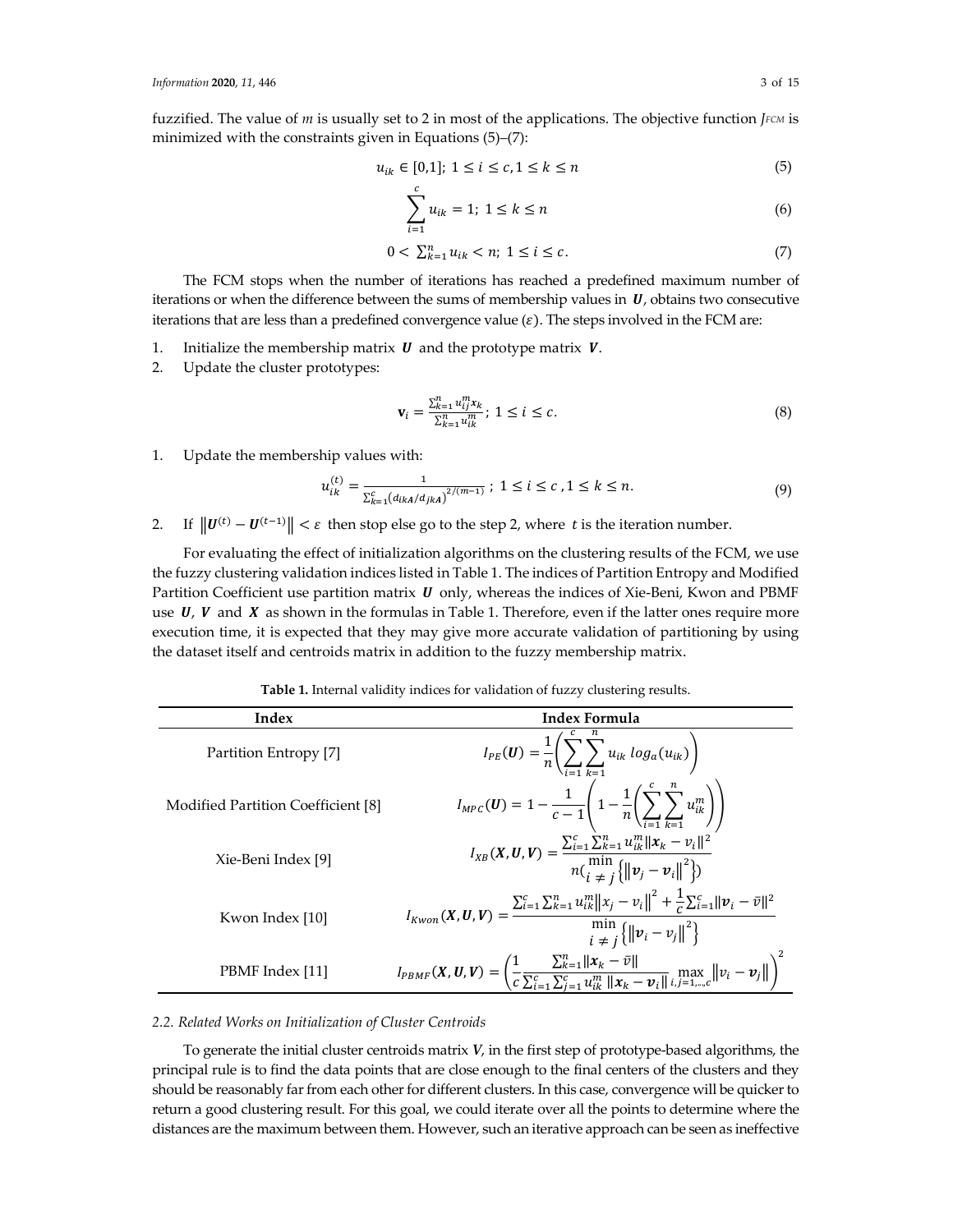and already done by the partitioning algorithms themselves. Hence, we need computationally effective methods and many of them are already present in the literature. In a comprehensive review [1], the initialization methods are broadly categorized into three groups as the data-independent, the simple and the sophisticated data-dependent methods. The data-independent methods completely ignore the data points. On the other hand, the simple data-dependent methods use the data points in initialization by random sampling them whereas the sophisticated data-dependent methods use data points in more complicated fashions. Despite their simplicity, the data-independent methods have many disadvantages and hence, not preferred in the clustering applications.

The initialization by random sampling process on datasets (so-called Irand in this paper) is the simplest data-dependent method in which the random samples are drawn from the dataset without replacement for using the prototypes of each cluster. The Irand has been applied in many clustering implementations due to its simplicity and computational efficiency. The grid block method [12] divides the data space into the blocks and searches for the dense regions. A grid block is considered as the indicator of a cluster center if the number of data points in it is greater than a given threshold value. Although this method works well for two-dimensional datasets, it has some disadvantages for multidimensional data and also presents difficulties in selection of the thresholds.

Although there are several sophisticated data-dependent approaches, for example, Particle Swarm Optimization [13], the most interesting representatives of these methods are Mountain clustering [14] and, Subtractive clustering [15]. Mountain clustering [14] is a method for approximate estimation of cluster centers on the basis of density measures. Despite the relative simplicity and effectiveness of this method, its computational cost increases exponentially when the dimensions of the patterns grow since the method must evaluate the mountain function over all grid points [3]. In Subtractive clustering as an alternative one-pass algorithm [15], instead of grids points, the data points are processed as the candidates of cluster centroids in the dataset. By using this method, the computational cost is simply proportional to the number of data points and free from the dimension problem that arises with the Mountain method. Applying these methods is difficult because they require the input parameters which should be configured by the users [3]. The K-means++ [16] is another approximation algorithm overcoming the poor clustering problem, which sometimes happens with the classical K-means algorithm. K-means++ (called 'kmpp' in this paper) initializes the cluster centers by selecting the data points that are farther away from each other in a probabilistic manner. The kmpp is a recommended method in the clustering applications because of its several advantages versus the methods above discussed.

The first two methods above discussed are deterministic, giving the same cluster centroids for every run on the same dataset while the kmpp is non-deterministic. In some of the studies the deterministic methods are recommended because of lower computational complexity but some others suggest to use the non-deterministic ones because of their empirically proven effectiveness on the real datasets [17]. For this reason, we have selected the Irand as the representative of simple data-dependent methods and the kmpp as the representative of sophisticated data-dependent methods. As shown in the following sections, the InoFrep is a data-dependent algorithm that uses the peaks on the frequency polygon of the feature with the highest number of peaks. Using the values of these peaks as the initial values of the cluster centers, the algorithm InoFrep enables the clustering algorithms approach to the final clustering results faster. This significantly reduces the number of iterations and the computation time required by the clustering algorithms. Since the cluster initial values are determined with only a single-pass of the algorithm, it also provides the advantage of using the same initial values in the repetitive runs of the clustering algorithms. In the following sections, we introduce the InoFrep and compare its effectiveness with those of the Irand and the kmpp.

#### *2.3. Proposed Algorithm: Initialization on Frequency Polygons*

To explain the logic behind the proposed algorithm, a small numerical data of 10 observations of the two features (*p1* and *p2*) is given as following:

*p1* = {5, 8, 7, 4, 8, 4, 3, 8, 9, 4} *p2* = {5, 6, 5, 4, 5, 6, 5, 4, 5, 5}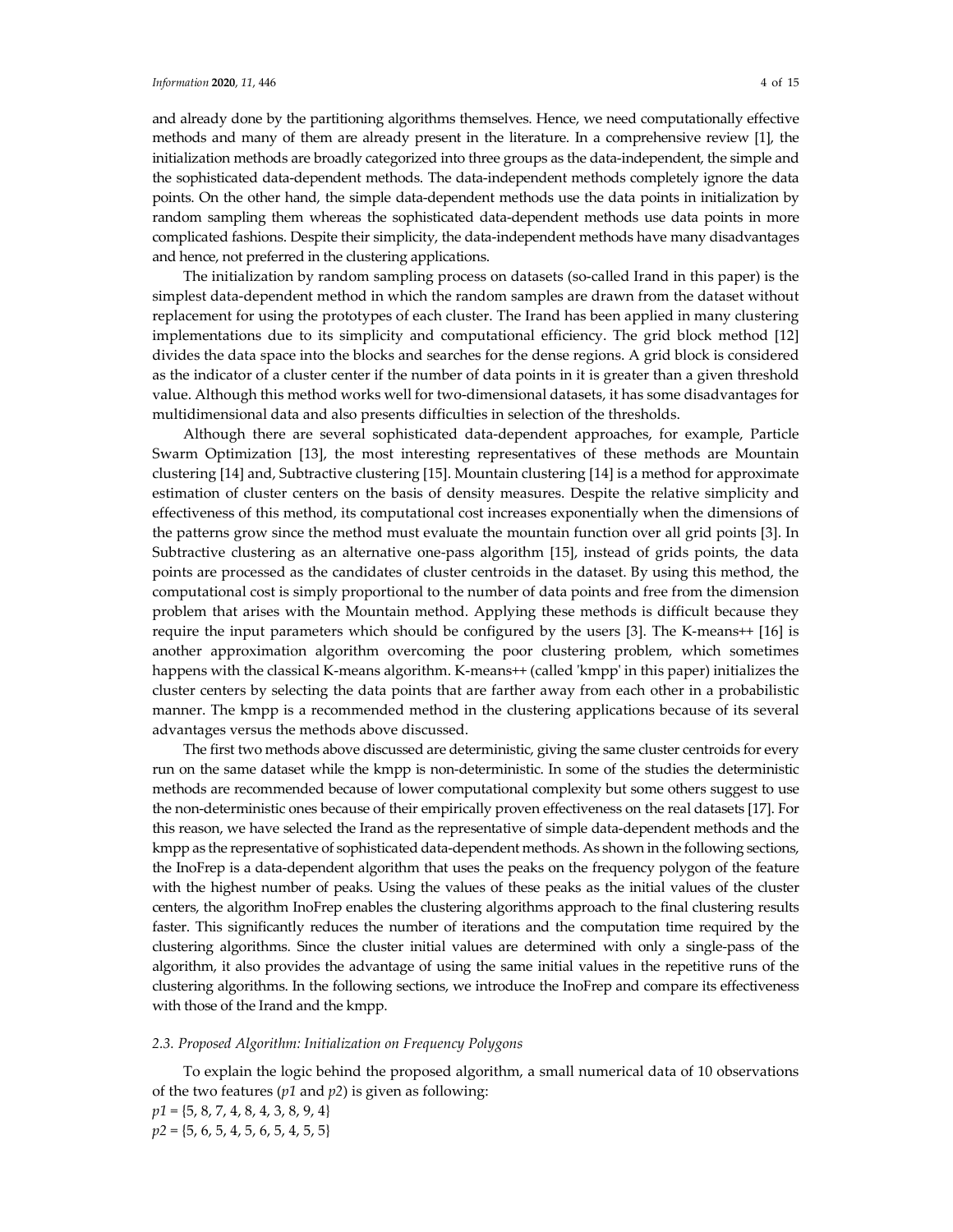As it is seen from the scatter plot *p1* vs *p2* in Figure 1a, two well-separated clusters do exist in this two dimensional simple dataset. As demonstrated in the figure, the center points of these two clusters are  $v_1 = (4, 5)$  and  $v_2 = (8, 5)$ . If the cluster centroids are initialized with the values close to these central points (*v1* and *v2*), clustering algorithms will approach to the actual cluster centers with a few iterations. Thus, starting the clustering algorithms with initial values which are close to the real cluster centers can remarkably reduce the computing time required in clustering analysis. In the descriptive statistics, histograms and frequency polygons are used as visual tools for understanding and comparing the shapes of distributions of features in a dataset [18]. In a frequency polygon, the *x*axis represents the values of *c* classes of features and the *y*-axis indicates the frequency of each class. Therefore, frequency polygons also serve structural information about the data. The values of peaks of a feature are the modes of data representing the most repeated instances [18], and, thus, they can be used as the prototypes of cluster centers in datasets. The histograms and frequency polygons of the features *p1* and *p2* in our simple example data are shown in Figure 1b,c, respectively. The values (*pv1* and *pv2*) and frequencies (*pc1* and *pc2*) of these peaks are given below:

- 1. *pv1* = {3.75, 4.75, 6.75, 7.75, 8.75}; *pc1* = {3, 1, 1, 2, 1}
- 2.  $pv_2 = \{4.75, 5.75\}; pc_2 = \{6, 2\}$

As shown in the frequency polygon mid values above, there are five peaks for the feature *p1* and there are two peaks for the feature *p2*. Since the peaks indicate the presence of subgroups or clusters in the studied data, we can assume that there are 5 clusters according to the first feature and 2 clusters according to the second feature. The value of the peak with the highest frequency can be used as the center coordinates of the first cluster, which in our example is 3.75. Then the value of the peak with the second high frequency will be used as the initial value of the first cluster, which is 7.75 in our example. These initial values are very close to the values of actual center of the first cluster for *p1*. When the same operations are done for *p2*, the peak values 4.75 and 5.75 are assigned as the initial values of the first and second clusters. If the number of peaks determined for a feature is less than the number of clusters (parameter *c*) given as the input argument in the cluster analysis, the other clusters can be initialized with random sampling.

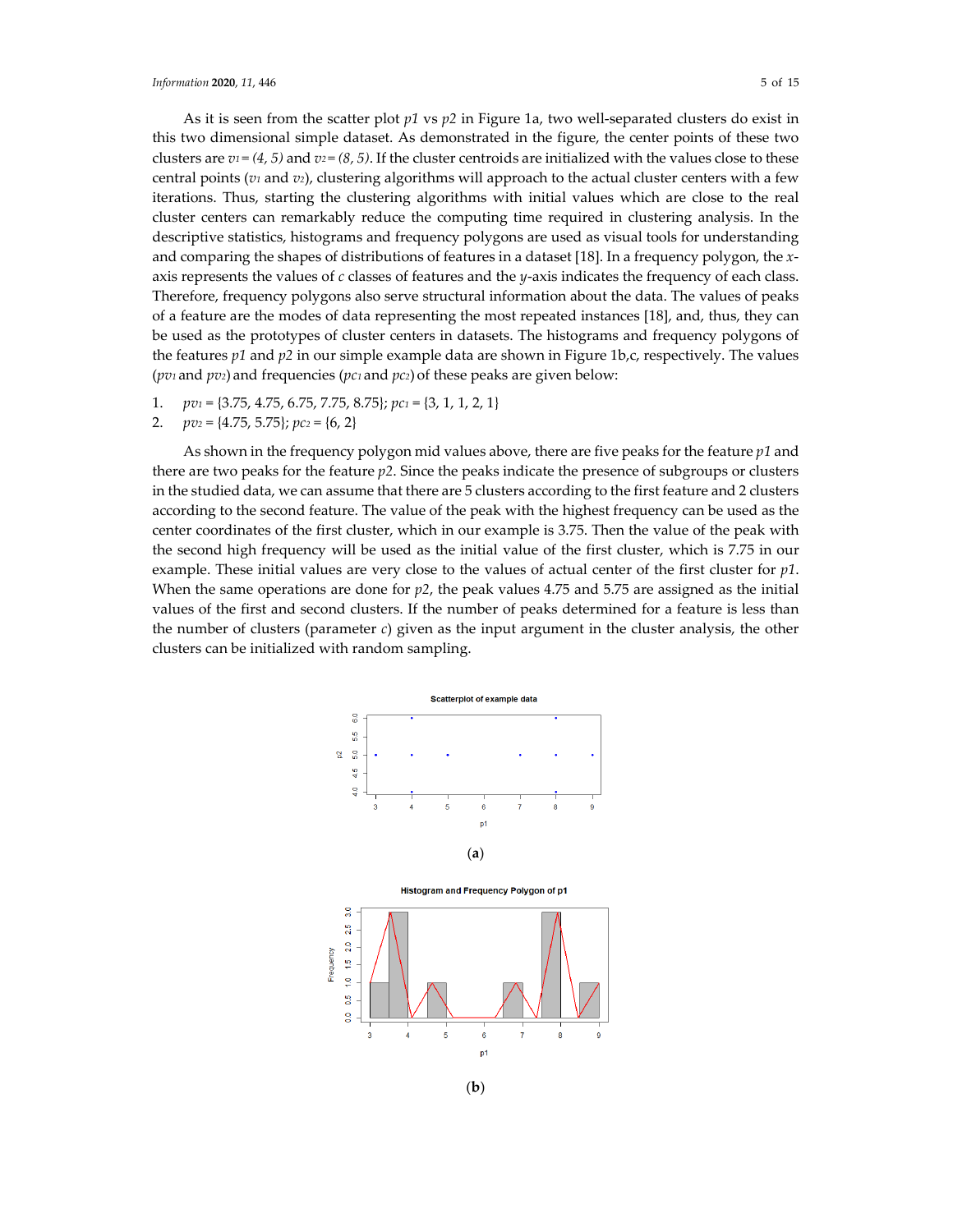

**Figure 1.** (**a**) Scatter plot for the features p1 and p2 in the example data (**b**) Histogram and frequency polygon of the feature p1 (**c**) Histogram and frequency polygon of the feature p2.

For finding the peaks and obtaining the values of peaks to be used as the initial centroids, we have developed the findpolypeaks algorithm (Algorithm 1). The input arguments of this algorithm are the frequencies and middle values of the classes of frequency polygon of the analyzed feature (*xc* and *xm* respectively), a threshold counts value (*tc*) for filtering purposes. The output returned by the algorithm is a peaks matrix PM. At the beginning of the findpolypeaks, the frequencies and middle values of the frequency polygon are filtered and the frequencies below a threshold value, *tc* are removed from *xc.* The default value of *tc* is 1 that means that all 0's and 1's are removed from *xc* because they are not needed or might be noises (Line 1 in Algorithm 1). In this way, the valleys and possible noises in the frequency vector of frequency polygons are eliminated from *xc* and *xm* for making the process faster and more robust. Then, the number of classes in *xc* is computed (*nc*) and an index for the peaks (*pidx*) is started at 1.

| Algorithm 1 findpolypeaks                                                                                                   |  |
|-----------------------------------------------------------------------------------------------------------------------------|--|
| Input:                                                                                                                      |  |
| $xc$ , vector for the frequencies of classes (or bins) of a frequency polygon                                               |  |
| $xm$ , vector for the middle values of classes (or bins) of a frequency polygon                                             |  |
| tc, threshold frequency value for filtering frequency polygon data, default value is 1                                      |  |
| Output:                                                                                                                     |  |
| <i>PM</i> : Peaks matrix for a feature                                                                                      |  |
| Init:                                                                                                                       |  |
| 1: $xc \in xc$ [ $xc >= tc$ ]; $xm \in \frac{cm}{cx}$ [ $xc >= tc$ ] //Filter $xm$ and $xc$ for the class frequencies >= to |  |
| 2: pfreqs $\leftarrow \{\}$ //Atomic vector for the frequencies of peaks                                                    |  |
| 3: pvalues $\leftarrow \{\}$ // Atomic vector for the values of peaks                                                       |  |
| 4: $nc \leftarrow$ length of $xc$ //Number of classes (or number of bins)                                                   |  |
| 5: $pidx \leftarrow 1$ //Index of the first peak                                                                            |  |
| Run:                                                                                                                        |  |
| 6: IF $nc > 1$ THEN                                                                                                         |  |
| IF $xc$ [1] > $xc$ [2] THEN<br>7:                                                                                           |  |
| 8:<br>pvalues $[1] \leftarrow$ xm $[1]$ ; pfreqs $[1] \leftarrow$ xc $[1]$                                                  |  |
| $pidx \leftarrow 2$<br>9:                                                                                                   |  |
| <b>ENDIF</b><br>10:                                                                                                         |  |
| 11:<br>FOR $i = 2$ to nc-1 DO                                                                                               |  |
| 12:<br>IF $xc[i]$ not equal to $xc[i-1]$ THEN                                                                               |  |
| 13:<br><b>IF</b> $xc[i] > xc[i-1]$ AND $xc[i] > = xc[i+1]$ <b>THEN</b>                                                      |  |
| pvalues [pidx] $\leftarrow$ xm [i]<br>14:                                                                                   |  |
| pfreqs [pidx] $\leftarrow$ xc [i]<br>15:                                                                                    |  |
| $pidx \leftarrow pidx + 1$<br>16:                                                                                           |  |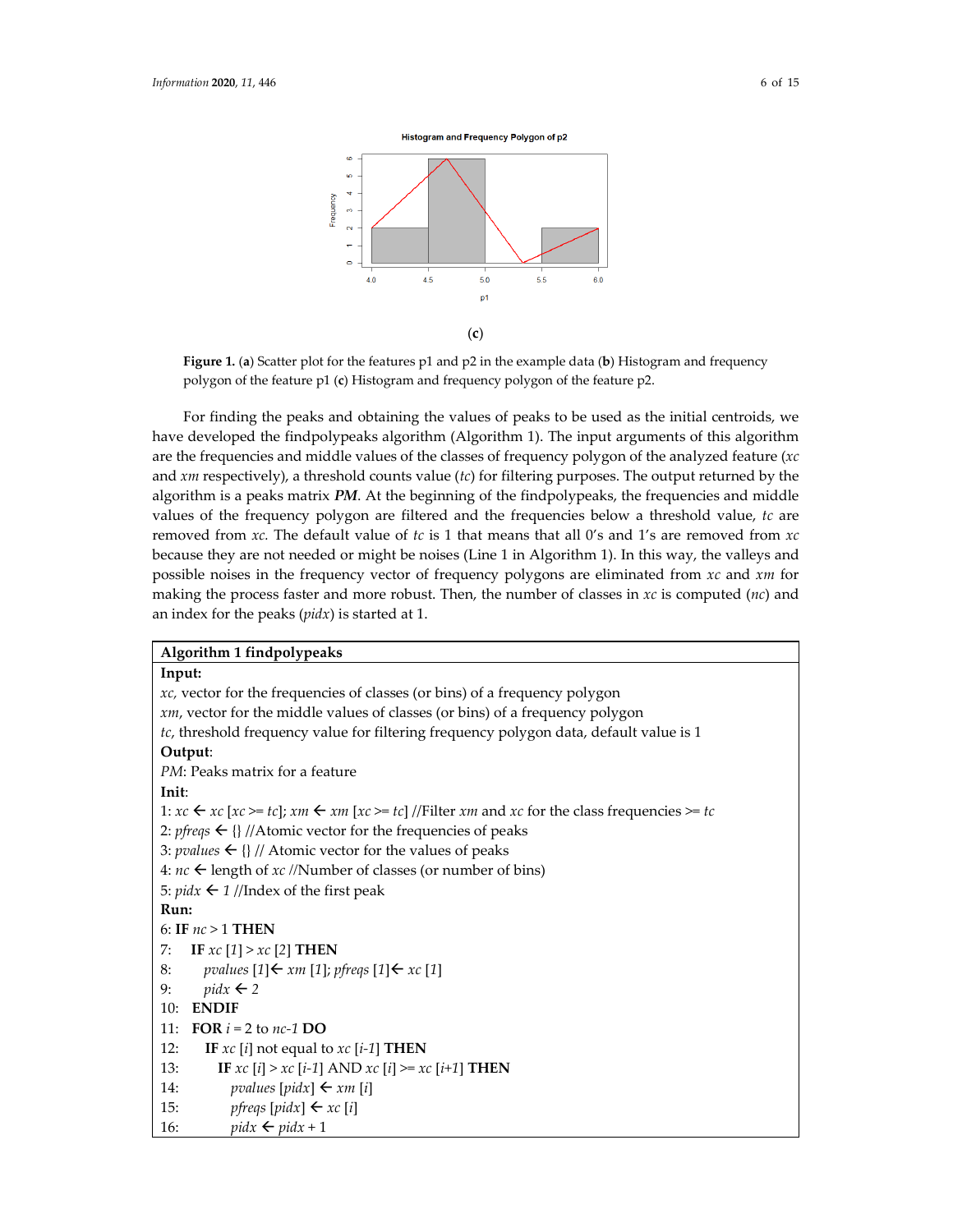| 17:<br><b>ENDIF</b>                                                            |
|--------------------------------------------------------------------------------|
| <b>ENDIF</b><br>18:                                                            |
| <b>ENDFOR</b><br>19:                                                           |
| 20: IF $xc$ [nc] > $xc$ [nc-1] THEN                                            |
| pvalues [pidx] $\leftarrow$ xm [nc]; pfreqs [pidx] $\leftarrow$ xc [nc]<br>21: |
| $22$ : ENDIF                                                                   |
| 23: ELSE                                                                       |
| pvalues [pidx] $\leftarrow$ xm [1]; pfreqs [pidx] $\leftarrow$ xc [1]<br>24:   |
| 25: FNDIF                                                                      |
| 26: $np \leftarrow$ length of <i>pvalues</i>                                   |
| 27: $PM_{npx2} \leftarrow 0$ //Create peaks matrix                             |
| 28: PM [1] $\leftarrow$ pvalues; PM [2] $\leftarrow$ pfreqs                    |
| 29: RETURN PM, np                                                              |

If *xc* contains only one element (one frequency value), it is returned as the peak of the analyzed feature (Line 24 in Algorithm 1). Otherwise, the frequencies in *xc* are examined to find the peaks of analyzed feature (Lines 6-22 in Algorithm 1). If the first frequency value in *xc* is greater than the second value, it is assigned as the first peak value; and p*idx*, which the index for peaks is increased by 1 (Lines 7-10 in Algorithm 1). Then a loop is performed on the remaining frequency values for finding the other peaks (Lines 11-19 in Algorithm 1). If the *i*th frequency value is greater than previous (*i-1*th) and next (*i+1*th) frequency values in *xc*, it is flagged as a peak and the *pidx* is increased one (14- 16 in Algorithm1). One last control is performed whether a last peak does exist or not (Lines 20-22 in Algorithm 1). Finally, the peaks matrix *PM* consists of *np* rows and 2 columns is generated and returned by the findpolypeaks. The values and the frequencies of the peaks found by the algorithm are stored in the first and second columns of *PM* respectively (Line 28 in Algorithm 1).

The InoFrep algorithm (Algorithm 2) uses three input arguments:  $X_{n,p}$ , dataset as a matrix (*n*: number of instances, *p*: number of features), *c*, number of clusters and *nc,* number of classes for generating frequency polygons. Here, *nc* is determined heuristically. If a number greater than the actual number of clusters in the dataset has been chosen for the *nc*, the algorithm will remove the gaps between the bins thus it will not become a major problem for finding the peaks. For instance, in our experiments with the synthetic dataset in the next section where *nc* is chosen as 20 while the actual number of clusters is 4, the algorithm does not struggle to determine the peaks counts. The output of the algorithm is the initial centroids matrix of *c* rows and *p* columns. In the initialization phase of the algorithm, all elements of *V* matrix are set to 0 and an atomic vector *peakcounts* is generated to store the frequencies of peaks in the analyzed frequency polygon (Lines 1–2 in Algorithm 2).

The frequency polygon of feature *j* is generated and the mid values and the frequencies of the classes are stored in two atomic vectors (*jmids* and *jcounts* in Algorithm 2 respectively; see Lines 4–5 in Table 2 for the examined dataset). The algorithm findpolypeaks with these input arguments and the number of peak frequencies for the feature *j* is stored as the *jth* value of the vector *peakcounts* (Lines 7–8 in Algorithm 2). Then, the feature index with the highest peak counts is determined as *maxj* and its frequency polygon is generated (Lines 10–11 in Algorithm 2). Next, findpolypeaks is called with the middle values and the frequencies of the classes of frequency polygon for the feature *maxj*, the feature with maximum peak counts. The returned peaks matrix *PM* is ordered on the peak frequencies in descending order and *PMS* matrix is obtained (Lines 12–18 in Algorithm 2). The peak values in the first column of *PMS* are used to find the closest points to them in the dataset. The found data point of the feature *maxj* is assigned as the centroid of the *ith* cluster (Line 21 in Algorithm 2). If the number of peaks is less than the number of clusters to be used by the clustering algorithm, the centroids of the remaining clusters (*c-np* clusters) are generated with randomly sampled data points of the feature *maxj* (Line 25 in Algorithm 2). The randomly sampled points are checked for duplicates to prevent coincided cluster centroids (Lines 26–32 in Algorithm 2). The above-described processes are repeated until the number of clusters and finally the initial centroids matrix *V* is returned to the clustering algorithm.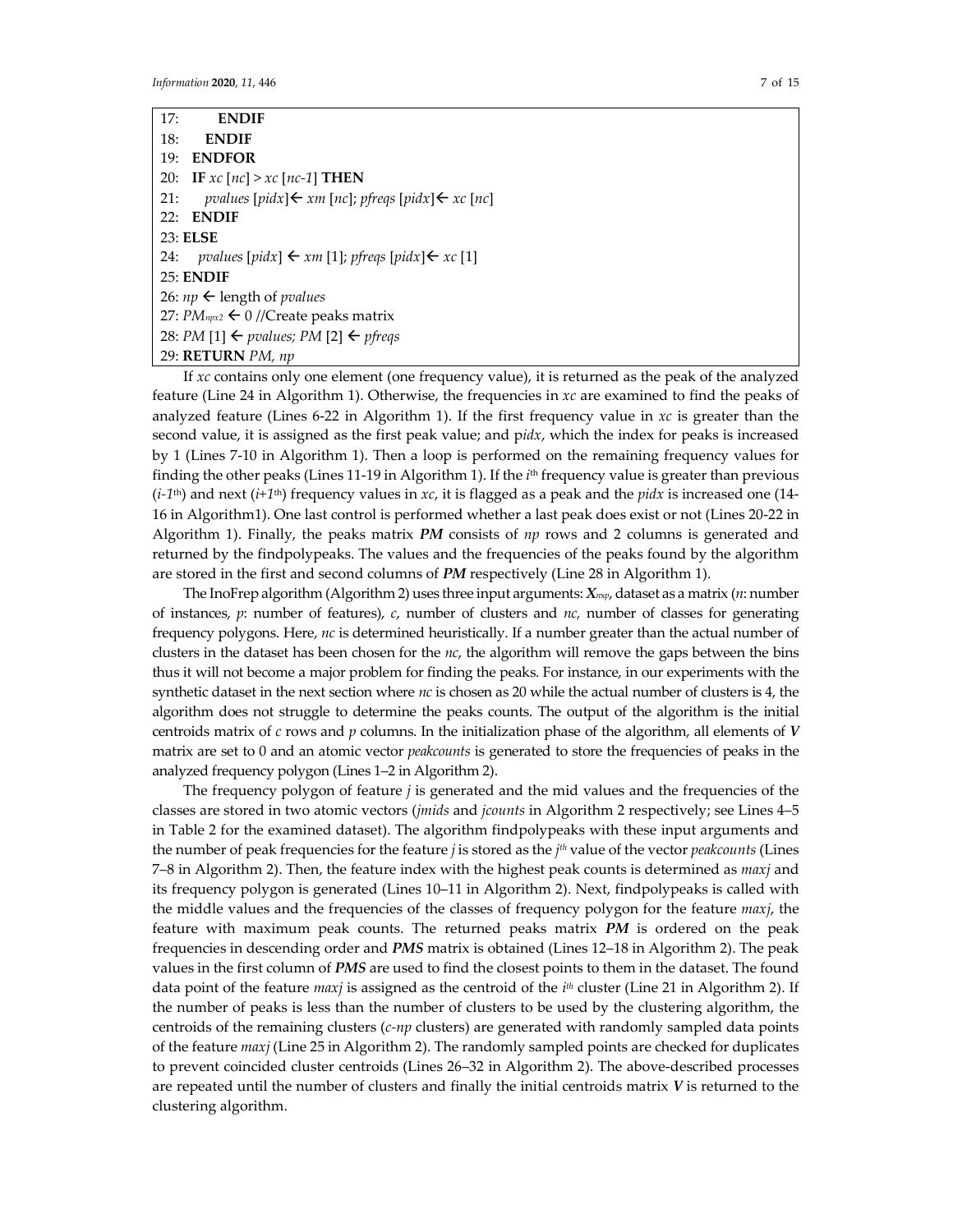| Algorithm 2 InoFrep                                                                                                  |
|----------------------------------------------------------------------------------------------------------------------|
| Input:                                                                                                               |
| $X_{nxp}$ , dataset as matrix ( <i>n</i> : number of instances, <i>p</i> : number of features)                       |
| $c$ , Number of clusters used by the partitioning algorithm                                                          |
| nc, Number of classes to generate frequency polygons                                                                 |
| Output:                                                                                                              |
| Vnxc, Initial centroids matrix                                                                                       |
| Init:                                                                                                                |
| 1: $V[i,j] \leftarrow 0 / \text{Set } 0$ to V matrix; $i = 1,,c$ ; $j = 1,,p$                                        |
| 2: peakcounts $\leftarrow$ { } //Atomic vector to store the peak counts                                              |
| Run:                                                                                                                 |
| 3: FOR each feature $j$ DO                                                                                           |
| <b>COMPUTE</b> the middle values and frequencies from the frequency polygon of<br>4:                                 |
| the feature $j$ using $nc$                                                                                           |
| $j$ <i>mids</i> $\leftarrow$ {Middle values of the classes of frequency polygon of feature $j$ }<br>5:               |
| jcounts $\leftarrow$ {Frequencies of the classes of frequency polygon of feature j}<br>6:                            |
| CALL findpolypeaks with jmids and jcounts<br>7:                                                                      |
| peakcounts [j] $\leftarrow$ number of rows of PM //number of peaks for the feature j from findpolypeaks<br>8:        |
| 9: ENDFOR                                                                                                            |
| 10: $maxj \leftarrow index$ of max{ <i>peakcounts</i> }                                                              |
| 11: COMPUTE the middle values and frequencies from the frequency polygon of                                          |
| the feature <i>maxj</i> using nc                                                                                     |
| 12: $mids$ / {Middle values of the classes of frequency polygon of the feature $maxj$ }                              |
| 13: countmaxj $\leftarrow$ {Frequencies of the classes of frequency polygon of the feature maxj}                     |
| 14: CALL findpolypeaks with midsmaxj and countmaxj                                                                   |
| 15: <i>np</i> $\leftarrow$ number of peak counts for the feature <i>maxj</i> from the <i>findpolypeaks</i> algorithm |
| 16: PM [1] $\leftarrow$ {Peak values of the feature <i>maxj</i> }                                                    |
| 17: PM [2] $\leftarrow$ {Peak frequencies of the feature <i>maxj</i> }                                               |
| 18: PMS $\leftarrow$ SORT PM on the 2nd column in descending order and store in PMS                                  |
| 19: $i \leftarrow 1$                                                                                                 |
| 20: WHILE $i \leq c$ DO                                                                                              |
| 21:<br>IF $i \le np$ THEN                                                                                            |
| 22:<br>//Find the nearest data point of the feature $maxj$ to the $ith$ peak value                                   |
| 23:<br>$idx \leftarrow argmin\{ X[max]-PMS[i,1] \}$                                                                  |
| <b>ELSE</b><br>24:                                                                                                   |
| 25:<br><b>REPEAT</b>                                                                                                 |
| $duplicated centers \leftarrow false$<br>26:                                                                         |
| 27:<br>$idx \leftarrow \text{rand}(X[, max])$ // One random sample on the feature <i>maxj</i>                        |
| 28:<br>FOR $k = 1$ to $i-1$                                                                                          |
| 29:<br>IF $X$ [idx, maxj] = $V$ [k, maxj] THEN                                                                       |
| 30:<br>duplicated centers $\leftarrow$ true                                                                          |
| 31:<br><b>ENDIF</b>                                                                                                  |
| 32:<br><b>ENDFOR</b>                                                                                                 |
| 33:<br><b>UNTIL</b> not <i>duplicatedcenters</i>                                                                     |
| 34:<br><b>ENDIF</b>                                                                                                  |
| 35:<br>FOR each feature $j$ DO                                                                                       |
| 36:<br>$V[i,j] \leftarrow X[idx, j]$                                                                                 |
| 37:<br><b>ENDFOR</b>                                                                                                 |
| 38:<br><b>INCREMENT</b> i                                                                                            |
| 39: ENDWHILE                                                                                                         |
|                                                                                                                      |
| 40: RETURN V                                                                                                         |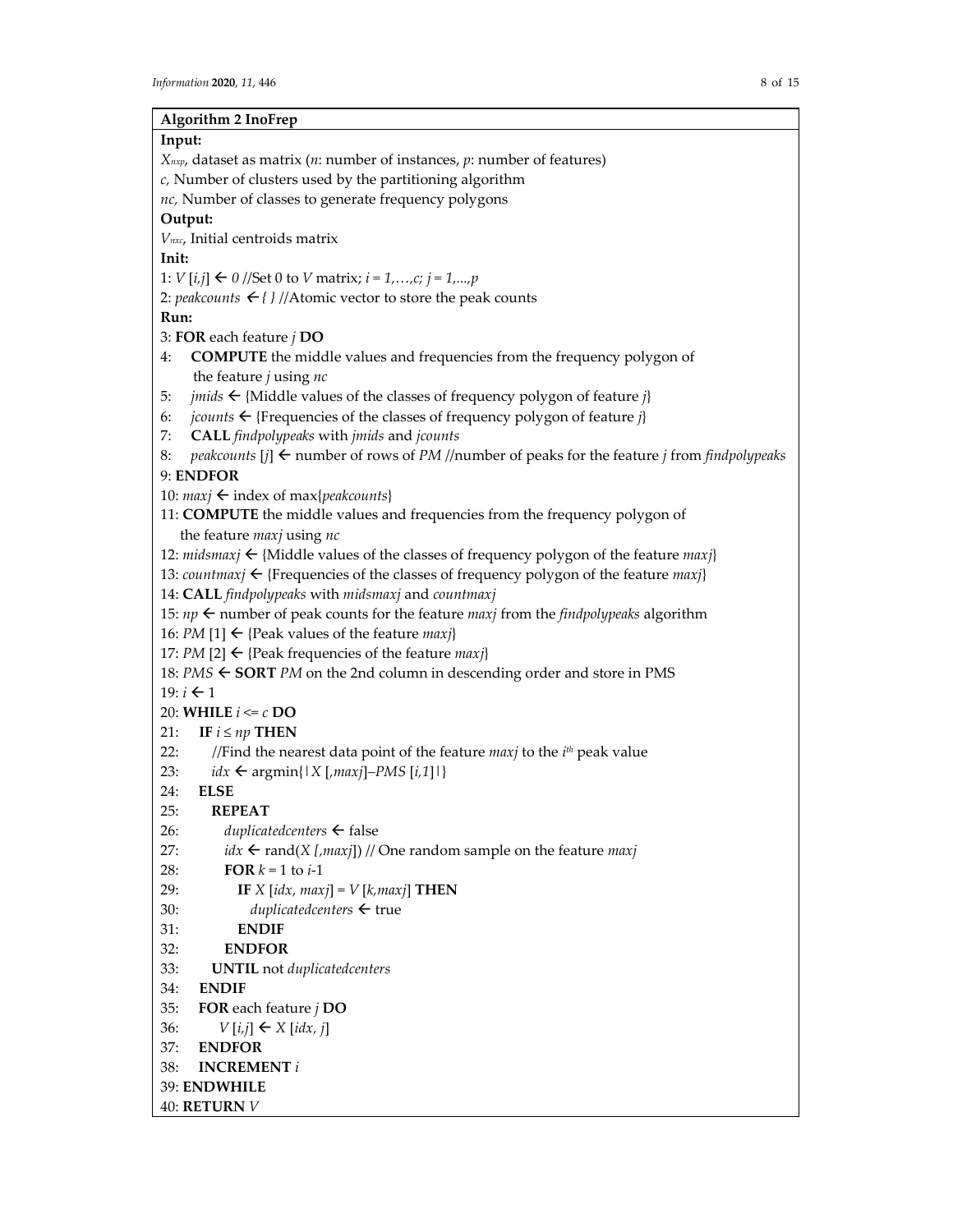# **3. Results and Discussions**

# *3.1. Experiment on a Synthetic Dataset*

In this study, the findpolypeaks and the InoFrep algorithms have been implemented in R [19] and tested on a computer with i7–6700HQ CPU (2.60 GHz) and 16GB RAM. For comparison of the InoFrep to the others, we have also coded the R functions for the kmpp and the Irand algorithms (See Supplementary Materials). To evaluate the performance of the compared algorithms, we have generated a synthetic dataset (3P\_4C) by using the *rnorm* function of base *stats* library of R. The dataset consisted of three mixture Gaussian features with the descriptive statistics shown in Table 2. The first feature  $(p1)$  is unimodal, the second feature  $(p2)$  is four modal and third feature  $(p3)$  is three modal as seen in Figure 2(a). Although the number of instances in the created example synthetic dataset is arbitrarily chosen as 400 to easily monitor the distribution and scattering of the points in the graphics, working with a smaller and larger number of instances does not affect the relative success of the proposed algorithm because it only uses the modes to initialize the cluster centers.

| <b>Features</b>         | p1                       | p2                        | p3                            |
|-------------------------|--------------------------|---------------------------|-------------------------------|
| Number of<br>instances  | 400                      | 400                       | 400                           |
| Mean                    | 12.29                    | 70.02                     | 133.94                        |
| Standard<br>deviation   | 2.86                     | 22.69                     | 22.02                         |
| Frequencies             | 2 4 19 25 41 51 52 51    | 2 7 33 46 13 8 43 42 7 15 | 1 15 32 32 16 4 0 11 40 37 12 |
| of classes              | 48 37 27 18 12 8 4 0 1   | 40 38 6 13 30 47 9 1      | 10 46 86 40 14 3 1            |
|                         | 5.5 6.5 7.5 8.5 9.5 10.5 | 27.5 32.5 37.5 42.5 47.5  | 87.5 92.5 97.5 102.5 107.5    |
| Mid values of           | 11.5 12.5 13.5 14.5      | 52.5 57.5 62.5 67.5 72.5  | 112.5 117.5 122.5 127.5 132.5 |
| classes                 | 15.5 16.5 17.5 18.5      | 77.5 82.5 87.5 92.5 97.5  | 137.5 142.5 147.5 152.5 157.5 |
|                         | 19.5 20.5 21.5           | 102.5 107.5 112.5         | 162.5 167.5 172.5             |
| Number of<br>peaks      | 1                        | 4                         | 3                             |
| Values of<br>peaks      | 11.5                     | 42.5 57.5 77.5 102.5      | 97.5 127.5 152.5              |
| Frequencies<br>of peaks | 52                       | 46 43 40 47               | 32 40 86                      |

**Table 2.** Descriptive statistics and frequency polygon data of the features in 3P\_4C dataset.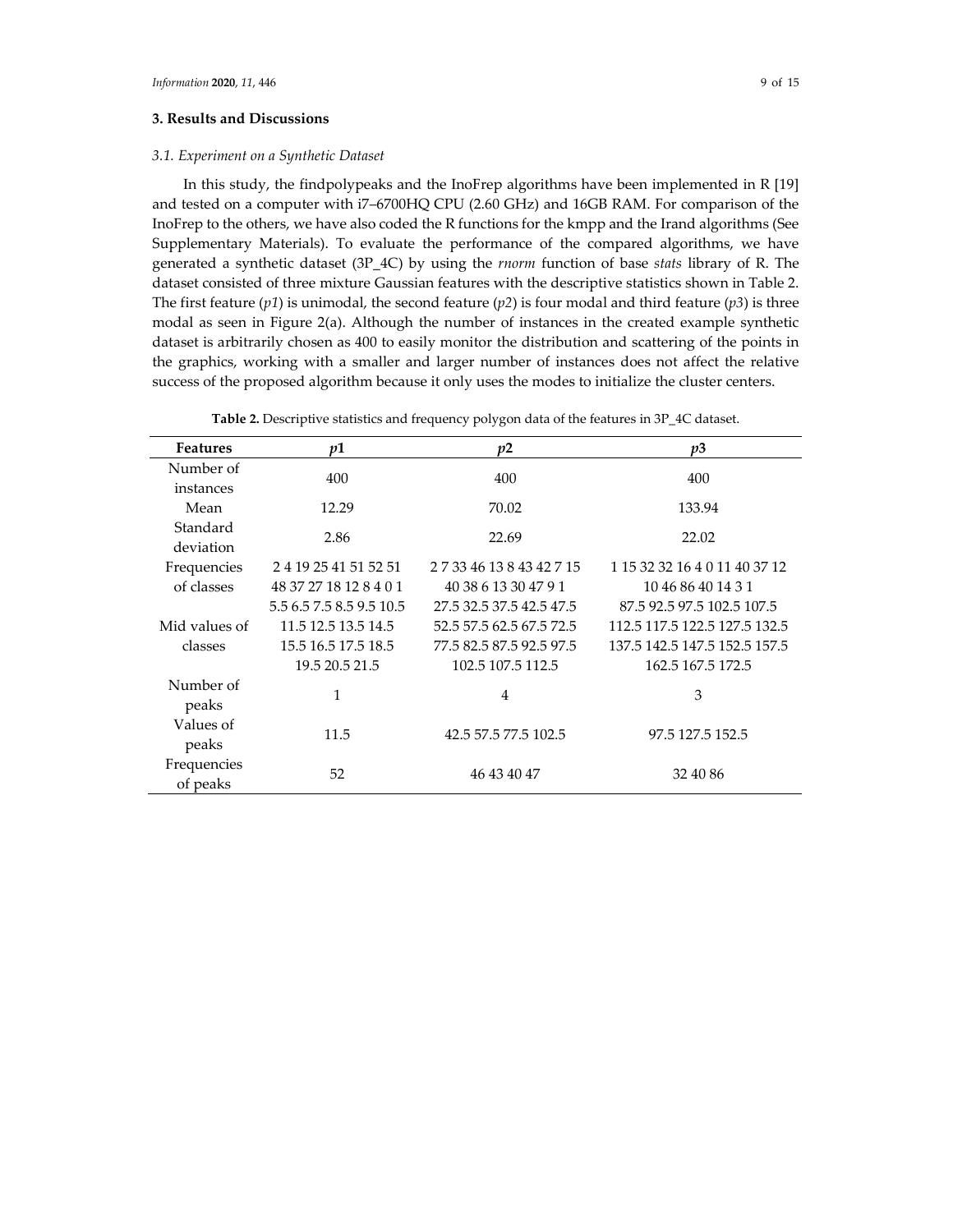

**Figure 2.** (**a**) Histograms and frequency polygons of the features in 3P\_4C dataset (**b**) Pairwise scatter plots of the features in 3P\_4C dataset.

In our experiment, we run the FCM for six levels of the number of clusters  $(c = 2, \ldots, 7)$  with each of the three initialization algorithms (InoFrep, kmpp and Irand). In each level of the number of clusters, the FCM is started for ten times because the Irand and the kmpp algorithms determine different centroids in different runs due to the non-deterministic nature of these algorithms. In order to prevent the possible biases due to different membership matrix *U* initialization, we used the same *U* matrix for each level of the number of clusters in repeated runs of the FCM.

The results obtained from the FCM runs on the 3P\_4C dataset are shown in Table 3. In this table, *imin*, *iavg*, *imax* and *isum,* respectively, stand for the minimum number of iterations, the average number of iterations, the maximum number of iterations and the total number of iterations in ten runs of the FCM. As another performance criterion, *ctime* in Table 3 shows the total computing time (milliseconds) for ten runs of the FCM. In the last row of Table 3, *itime* stands for the average computing time of the initialization algorithms for evaluating their initialization performances. As seen in Table 3, the InoFrep requires a smaller number of iterations and computing time when compared to the kmpp and the Irand (the best results are shown in bold in the table). The kmpp is in the middle and the Irand is the worst *(Chi-Sq. = 26.503, df = 10, p = 0.00312)*. As clearly seen from Figure 3(a) and 3(b), the performances of all of the algorithms converges to each other when *c* is 7. If the number of clusters processed by the FCM is greater than the maximum peak counts found by the InoFrep, the centroids for the last *c-np* clusters are generated with random sampling technique (see Line 25 in Algorithm 2). In this case, although the performance of the InoFrep becomes similar to the performances of the kmpp and the Irand although this is a rare occasion for most of the data, however, running the FCM for larger *c* values will not be reasonable.

**Table 3.** Iteration counts and execution time required by the compared initialization algorithms

|      |             | $c = 2$ |       |     | $c = 3$      |       |      | $c = 4$ |       |
|------|-------------|---------|-------|-----|--------------|-------|------|---------|-------|
|      | <b>Kmpp</b> | InoFrep | Irand |     | Kmpp InoFrep | Irand | Kmpp | InoFrep | Irand |
| imin | 34          | 29      | 34    | 29  | 29           | 29    |      | 14      | 14    |
| iavg | 35          | 29      | 35    | 34  | 29           | 32    | 22   | 14      | 24    |
| imax | 35          | 29      | 36    | 34  | 29           | 32    | 23   | 14      | 25    |
| isum | 351         | 290     | 352   | 341 | 290          | 319   | 273  | 140     | 245   |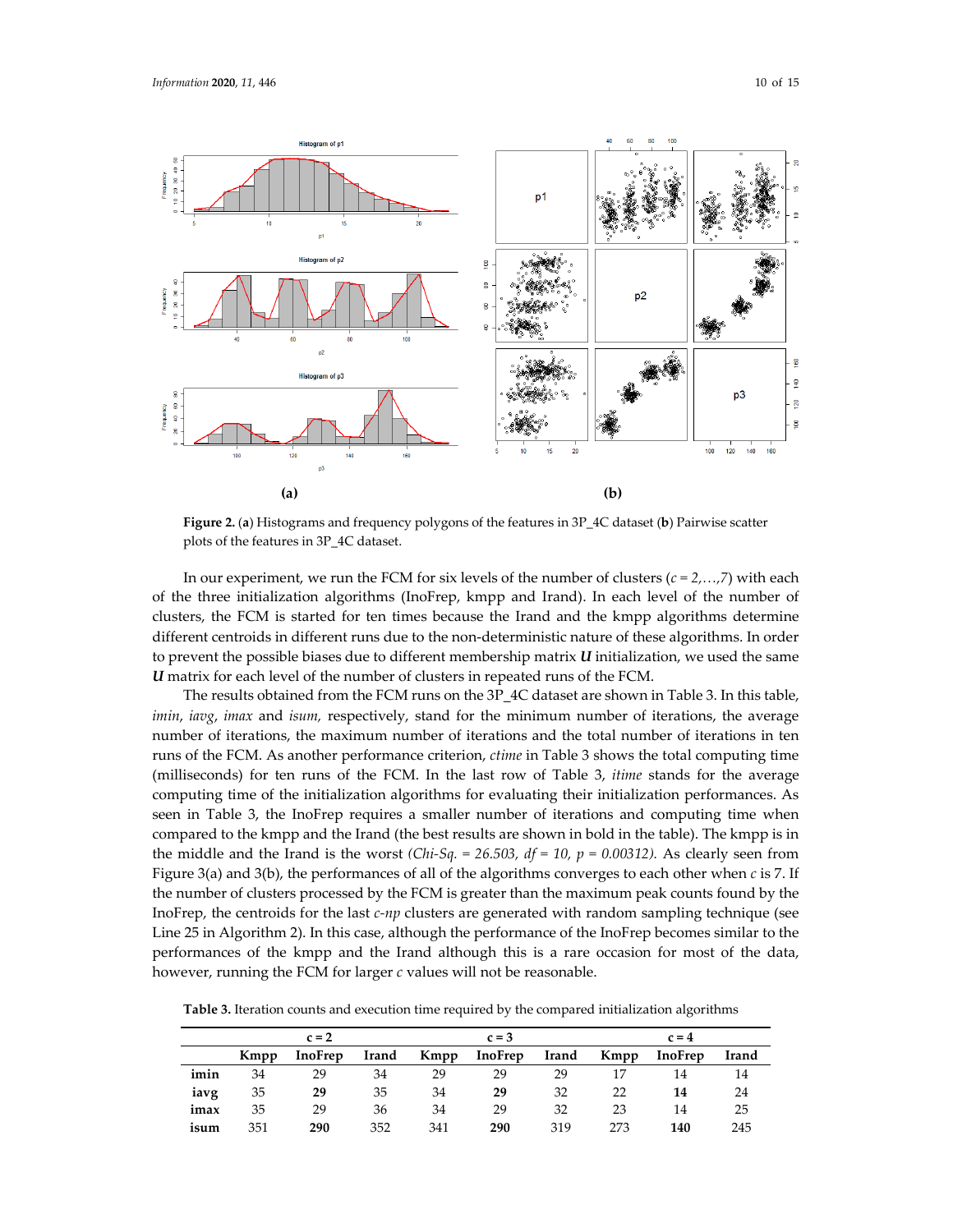| ctime<br>itime | 402.05<br>35.24 | 345.06<br>33.70 | 383.43<br>33.97 | 508.24<br>35.96 | 435.01<br>33.95 | 426.15<br>33.88 | 477.79<br>36.70 | 325.88<br>33.70 | 462.42<br>33.81 |
|----------------|-----------------|-----------------|-----------------|-----------------|-----------------|-----------------|-----------------|-----------------|-----------------|
|                |                 | $c = 5$         |                 |                 | $c = 6$         |                 |                 | $c = 7$         |                 |
|                |                 |                 |                 |                 |                 |                 |                 |                 |                 |
|                | Kmpp            | InoFrep         | Irand           |                 | Kmpp InoFrep    | Irand           | Kmpp            | InoFrep         | Irand           |



**iavg** 104 **47** 229 142 **80** 146 **120** 131 131 **imax** 132 47 250 193 80 150 132 147 136 **isum** 1038 **470** 2292 1423 **800** 1457 **1205** 1311 1660 **ctime** 1934.24 **909.68** 3970.68 3051.58 **1722.15** 3007.69 **3060.21** 3147.02 3194.27 **itime** 37.59 **33.63** 34.01 38.36 **33.84** 33.98 39.39 **33.97** 35.82

**Figure 3.** (**a**) Iteration counts by the number of clusters (**b**) Computing time (ms) required in the number of clusters.

In parallel to the number of iterations, the computing times required by the FCM are also significantly different between the compared initialization algorithms (*Chi-sq = 279.58, df = 10, p <*   $2.2 \times 10^{-16}$ ). According to the results in Table 3, the InoFrep requires less computing time when compared to those required by the kmpp and the Irand. The InoFrep is especially better than the kmpp and the Irand when the number of clusters approached to the number of actual clusters in the analyzed datasets. Moreover, another superiority of the InoFrep is due to its stability between different runs of the FCM. While the kmpp and the Irand do not ensure the same initialization values from one run to another, the InoFrep presents the same values between runs of clustering algorithms below the number of peaks (*np)*. Because, the InoFrep is considered as a semi-deterministic algorithm and it does not need the repeated runs for testing of a better initialization. In other words, just one run of the InoFrep guarantees the same initialization results if *np* for the selected feature is less than the number of clusters (*c*) passed to the FCM. Consequently, the number of iterations required by the FCM with the initial centroids generated by the InoFrep are significantly less than those of the compared algorithms. Thus it indicates that the InoFrep has higher computational efficiency. At the same time, since the algorithm uses the modes of features it takes the present structure of the dataset into account and hence reinforces the noise robustness.

In our study, the fuzzy index values computed from membership matrices returned by all the FCM runs are the same. As seen in Table 4, the indices of XB and Kwon suggests three clusters while PBMF, MPC and PE suggests four clusters. As visible in Figure 2b above, three or four natural groupings might be obtained for 3P\_4C synthetic dataset. Therefore, although both of these results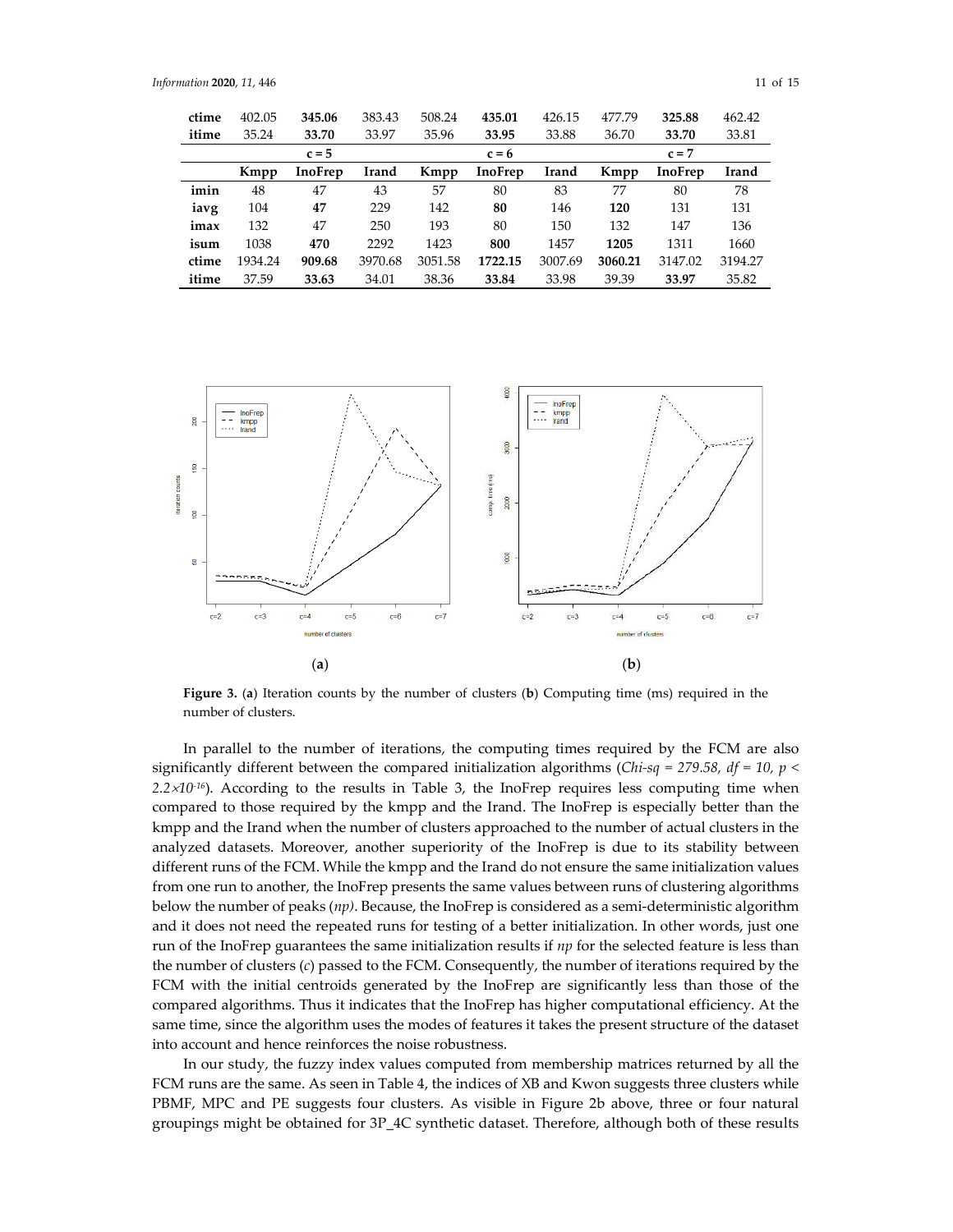are acceptable, we could conclude that PMBF, MPC and PE suggests an accurate number of clusters for the examined dataset.

|         | $I_{XB}$                 | <b>I</b> Kwon | <b>IPBMF</b>             | <b>IMPC</b> | <b>IPE</b> |
|---------|--------------------------|---------------|--------------------------|-------------|------------|
|         | $c = 2$ 0.06398359       | 25.84344      | $1.112161 \times 10^{4}$ | 0.6855225   | 0.1996096  |
| $c = 3$ | 0.05879530               | 24.19019      | $4.466028 \times 10^{5}$ | 0.7490964   | 0.1941429  |
|         | $c = 4$ 0.07750218       | 33.07070      | $7.096132 \times 10^{1}$ | 0.7850980   | 0.1768860  |
|         | $c = 5 \quad 0.65254444$ | 279.28554     | $1.284663 \times 10^{6}$ | 0.6786742   | 0.2800888  |
|         | $c = 6$ 0.70858359       | 306.77753     | $8.637914 \times 10^{6}$ | 0.6237016   | 0.3345075  |
| $c = 7$ | 0.79080017               | 345.13123     | $7.018537 \times 10^6$   | 0.5474565   | 0.4175081  |

**Table 4.** Index values computed from membership matrix of 3P\_4C dataset.

In the literature, performance evaluation of the algorithms focuses mostly on the comparison of the number of iterations and computing time required by the clustering algorithms as done above. In this study, we have also investigated the performances in initialization step itself. As seen in Figure 4 and the last row of Table 3, the time required by three initialization algorithms (*itime*) differs significantly. The InoFrep required less initialization time at all levels of the number of clusters. The initialization time of the kmpp increases linearly and is longer than those of the Irand and the InoFrep. However, the initialization time required by the InoFrep and the Irand is more or less close to each other, although it is longer for the Irand for the clustering at  $c = 7$ .



**Figure 4.** Initialization time (ms) by the compared initialization algorithms.

#### *3.2. Experimental Results on Real Datasets*

In order to compare the performances of the tested initialization algorithms we used six real datasets from UCI Machine Learning Repository [20]. The definitions of these datasets are given in Table 5. In this table, *p*, *c*, *ec* and *sp* respectively stand for the number of features, the number of clusters, the estimated number of clusters by the fuzzy indices in Table 1 and the index of selected feature with large number of peaks in the related datasets.

**Table 5.** The real datasets used to compare the performances of compared algorithms.

| <b>Dataset</b> | n   |    |         | ec  |   |
|----------------|-----|----|---------|-----|---|
| Iris           | 150 |    | $2 - 3$ |     |   |
| Forest         | 198 | 27 |         | 4–5 | 5 |
| Wine           | 178 | 13 | З       |     |   |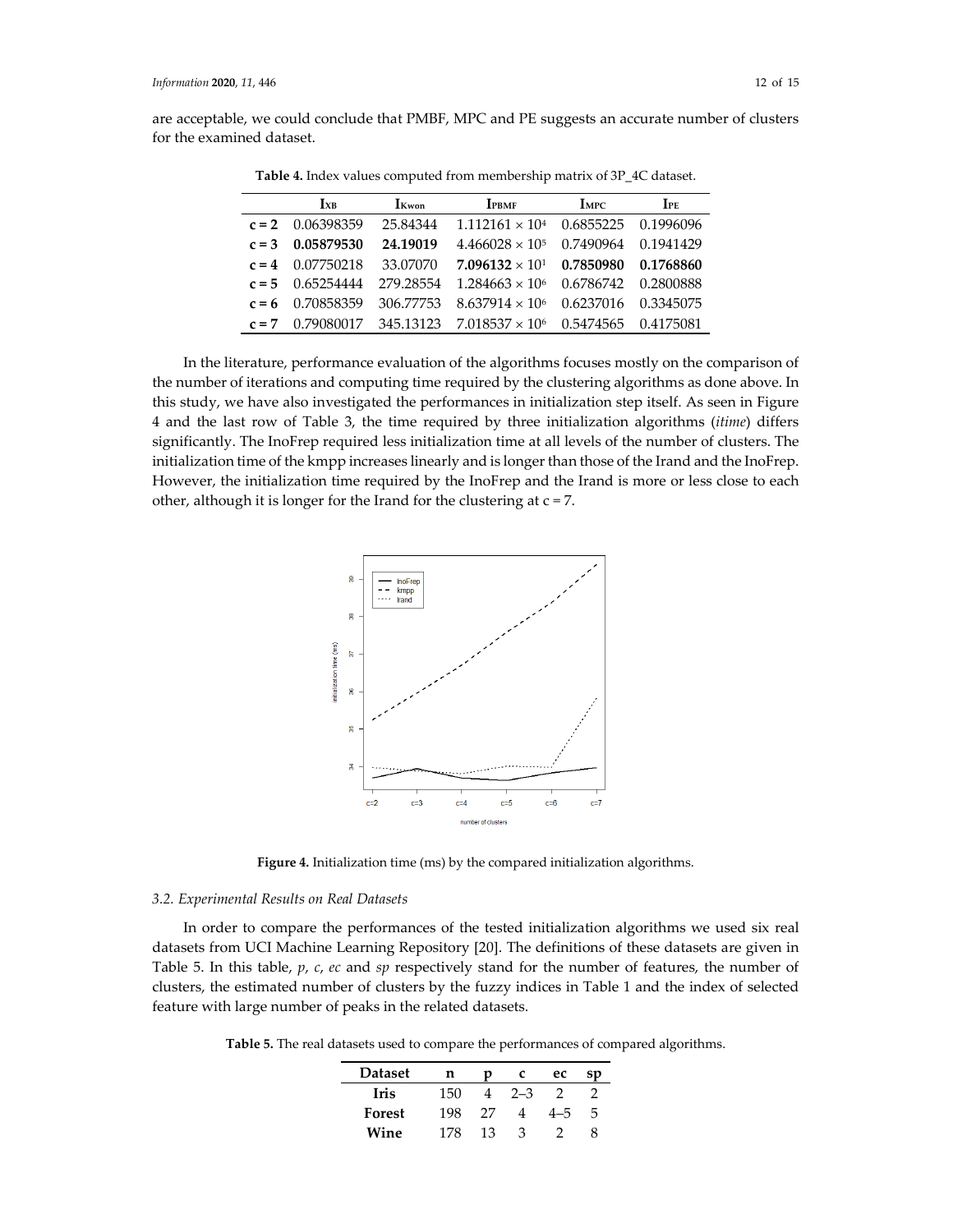| <b>Glass</b>                    | 214 | $\overline{9}$ | 6 2-3 7        |  |
|---------------------------------|-----|----------------|----------------|--|
| <b>Vaweform</b> 5000 21 3 2–3 8 |     |                |                |  |
| Wilt train 4889 6 2             |     |                | $\overline{2}$ |  |

The results obtained with the InoFrep, the kmpp and the Irand on the real datasets are given in Tables 6–8 respectively. In regard of average number of iterations (*iters*) and computing time (*ctime*) required by the FCM, the InoFrep performs relatively better than the kmpp and the Irand for most of the real datasets. The InoFrep outperforms in the clustering sessions done with the cluster numbers which are equal and close to the actual cluster numbers in the examined real datasets. The Irand is also good in some clustering sessions for Iris, Forest and Wine datasets especially in the clustering sessions done with large number of clusters. The InoFrep algorithm uses the same technique with the Irand for the clustering done with larger clusters above the actual number of clusters in an examined dataset, its performance becomes similar to the Irand. On the other hand, since the Irand produces different results in different runs, the InoFrep could be preferred due to its deterministic nature and single-pass efficiency for initialization of cluster centroids for high-dimensional datasets in data mining applications.

**Table 6.** Performance of the InoFrep algorithm on the real datasets.

|                |       | $c = 2$ |           | $c = 3$  |       | $c = 4$  |       | $c = 5$  |       | $c = 6$  |
|----------------|-------|---------|-----------|----------|-------|----------|-------|----------|-------|----------|
| <b>Dataset</b> | iters | ctime   | ite<br>rs | ctime    | iters | ctime    | iters | ctime    | iters | ctime    |
| Iris           | 16    | 117.81  | 37        | 223.11   | 69    | 442.58   | 55    | 453.90   | 157   | 1368.10  |
| Forest         | 46.   | 253.65  | 57        | 397.24   | 32    | 317.61   | 105   | 1073.27  | 146   | 1729.45  |
| Wine           | 24    | 146.06  | 70        | 407.61   | 57    | 417.63   | 93    | 784.84   | 256   | 2428.10  |
| <b>Glass</b>   | 28    | 174.91  | 43        | 315.07   | 55    | 465.42   | 175   | 1661.62  | 94    | 1099.79  |
| Vaweform       | 32    | 3164.89 | 50        | 7146.28  | 210   | 38958.49 | 433   | 107249.2 | 233   | 67886.63 |
| Wilt train     | 39    | 3133.99 | 94        | 10993.57 | 116   | 17744.25 | 316   | 60230.48 | 258   | 59319.35 |

| <b>Table 7.</b> Performance of the kmpp algorithm on the real datasets. |  |
|-------------------------------------------------------------------------|--|
|                                                                         |  |

|                | $c = 2$ |         | $c = 3$ |         | $c = 4$ |          | $c = 5$ |          | $c = 6$ |          |
|----------------|---------|---------|---------|---------|---------|----------|---------|----------|---------|----------|
| <b>Dataset</b> | iters   | ctime   | iters   | ctime   | iters   | ctime    | iters   | ctime    | iters   | ctime    |
| Iris           | 17      | 122.07  | 40      | 238.38  | 68      | 455.57   | 78      | 614.10   | 98      | 938.85   |
| Forest         | 43      | 250.92  | 63      | 460.88  | 33      | 343.51   | 98      | 1072.61  | 123     | 1589.85  |
| Wine           | 26      | 157.96  | 69      | 414.39  | 57      | 442.89   | 199     | 1684.91  | 107     | 1128.61  |
| Glass          | 27      | 175.51  | 91      | 609.56  | 59      | 518.89   | 75      | 792.68   | 95      | 1156.62  |
| Vaweform       | 33      | 3466.88 | 57      | 8480.23 | 231     | 44947.23 | 443     | 108892.3 | 234     | 69624.66 |
| Wilt train     | 43      | 3584.90 | 105     | 12644.0 | 179     | 28135.95 | 303     | 59471.17 | 197     | 46778.42 |

**Table 8.** Performance of the Irand algorithm on the real datasets.

|                | $c = 2$ |         | $c = 3$ |          | $c = 4$ |          | $c = 5$ |          | $c = 6$ |          |
|----------------|---------|---------|---------|----------|---------|----------|---------|----------|---------|----------|
| <b>Dataset</b> | iters   | ctime   | iters   | ctime    | iters   | ctime    | iters   | ctime    | iters   | ctime    |
| Iris           | 16      | 112.61  | 42      | 245.35   | 66      | 434.33   | 69      | 547.09   | 107     | 948.51   |
| Forest         | 44      | 245.36  | 63      | 440.27   | 34      | 332.64   | 104     | 1063.77  | 113     | 1378.91  |
| Wine           | 26      | 150.71  | 65      | 381.95   | 58      | 428.45   | 172     | 1384.01  | 96      | 963.75   |
| <b>Glass</b>   | 28      | 179.42  | 183     | 1104.22  | 58      | 502.50   | 105     | 1031.04  | 95      | 1116.48  |
| Vawefom        | 32      | 3197.51 | 52      | 7467.45  | 214     | 40291.86 | 447     | 103733.3 | 234     | 65361.30 |
| Wilt train     | 40      | 3210.52 | 100     | 11734.20 | 167     | 25997.59 | 258     | 48890.90 | 294     | 67168.03 |

# **4. Conclusions**

In this paper, we have proposed a new algorithm to initialize cluster centroids for the prototypebased clustering algorithms. The InoFrep finds the data points close to the peaks of frequency polygon of the feature with the highest peak counts and assigns them as the initial centroids. Since the peaks are the modes of central tendency of data points, the selected initial prototypes become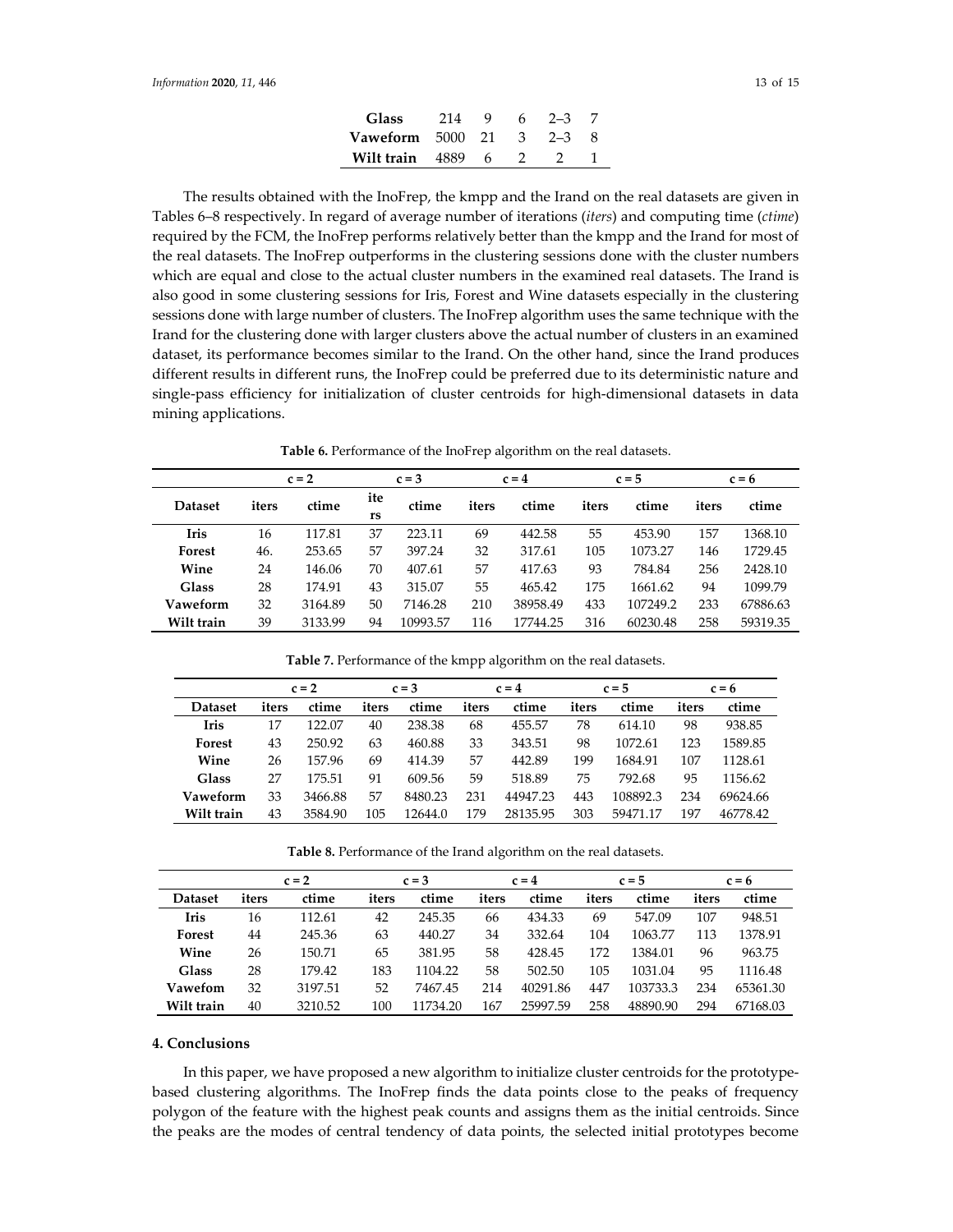close to the actual centers of clusters. Due to this proximity, the number of iterations and computing time required by the clustering algorithms are significantly reduced. Therefore, the InoFrep algorithm may produce better initialization values when compared to the Irand and the kmpp for clustering sessions done with cluster numbers which are equal and close to the actual cluster numbers in examined datasets. Since the kmpp selects the first centroid and minimum probable distance that separates the centroids at random, different results can be obtained in different runs of it. For getting a better result, the kmpp has to be run several times [21]. On the other hand, the InoFrep produces the same results in only one pass of it. The InoFrep also reduces the risk of selection of outliers in the datasets and thereby reinforces more robustness because it always selects the central tendency points.

The InoFrep algorithm is easy to implement and proves to be an alternative method to determine initial centroids which can be used in prototype-based partitioning such as probabilistic and possibilistic fuzzy clustering as well as hard clustering algorithms. Besides providing speed-up the InoFrep is also applicable to high dimensional datasets because of its deterministic nature.

**Supplementary Materials:** The implementations of the algorithms compared in this study are available online at https://cran.r-project.org/web/packages/inaparc/inaparc.pdf. Package 'inaparc'- CRAN-R Project.

**Author Contributions:** Conceptualization, Z.C. and C.C.; methodology, Z.C.; software, Z.C. and C.C.; validation, C.C.; formal analysis, C.C.; resources, Z.C.; data curation, Z.C.; writing—original draft preparation, Z.C. and C.C.; visualization, C.C.; supervision, Z.C. All authors have read and agreed to the published version of the manuscript.

**Funding:** This research received no external funding.

**Conflicts of Interest:** The authors declare no conflict of interest.

#### **References**

- 1. Borgelt, C. *Prototype-based Classification and Clustering*; Habilitationsschrift zur Erlangung der Venia Legendi für Informatik, vorgelegt der Fakultaet für Informatik der Otto-von-Guericke-Universitaet Magdeburg: Magdeburg, Germany, 22 June 2005.
- 2. Äyrämö, S.; Kärkkäinen, L. Introduction to Partitioning-based Clustering Methods with a Robust Example. *Reports of the Department of Mathematical Information Technology (University of Jyväskylä) Series C: Software and Computational Engineering C1*; University of Jyväskylä: Jyväskylän, Finland, 2006; pp.1–36.
- 3. Kim, D.-W.; Lee, K.H.; Lee, D. A novel initialization scheme for the fuzzy c-means algorithm for color clustering. *Pattern Recognit. Lett.* **2004**, *25*, 227–237.
- 4. Moertini, V.S. Introduction to five clustering algorithms. *Integral* **2002**, *7*, 87–96.
- 5. Fahad, A.; Alshatri, Ni; Tari, Z.; Alamri, A.; Khalil, I.; Zomaya, A.; Foufou, S.; Bouras, A. A survey of clustering algorithms for big data: Taxonomy and empirical analysis. *IEEE Trans. Emerg. Top. Comp.* **2014**, *2*, 267–279.
- 6. Bezdek, J.C. *Pattern Recognition with Fuzzy Objective Function Algorithms*; Plenum Press: New York, USA, 1981.
- 7. Bezdek, J.C. Cluster validity with fuzzy sets. *J. Cybern.* **1973**, *3*, 58–73.
- 8. Dave, R.N. Validating fuzzy partitions obtained through c-shells clustering. *Pattern Recognit. Lett.* **1996**, *17*, 613–623.
- 9. Xie, X.L.; Beni, G. A validity measure for fuzzy clustering. *IEEE Trans. Pattern Anal. Mach. Intell.* **1991**, *13*, 841–847.
- 10. Kwon, S.H. Cluster validity index for fuzzy clustering. *Electron. Lett.* **1998**, *3*, 2176–2178.
- 11. Pakhira, M.K.; Bandyopadhyay, S.; Maulik, U. Validity index for crisp and fuzzy clusters. *Pattern Recognit.*  **2004**, *37*, 487–501.
- 12. Zou, K.; Wang, Z.; Hu, M. A new initialization method for fuzzy c-means algorithm. *Fuzzy Optim. Decis. Mak.* **2008**, *7*, 409–416.
- 13. Xianfeng, Y.; Pengfei, L. Tailoring fuzzy c-means clustering algorithm for big data using random sampling and particle swarm optimization. *Int. J. Database Theory Appl.* **2015**, *8*, 191–202.
- 14. Yager, R.R.; Filev, D.P. Generation of fuzzy rules by mountain clustering. *J. Intell. Fuzzy Syst.* **1994**, *2*, 209– 219.
- 15. Chiu, S. Fuzzy model identification based on cluster estimation. *J. Intell. Fuzzy Syst.* **1994**, *2*, 267–278.